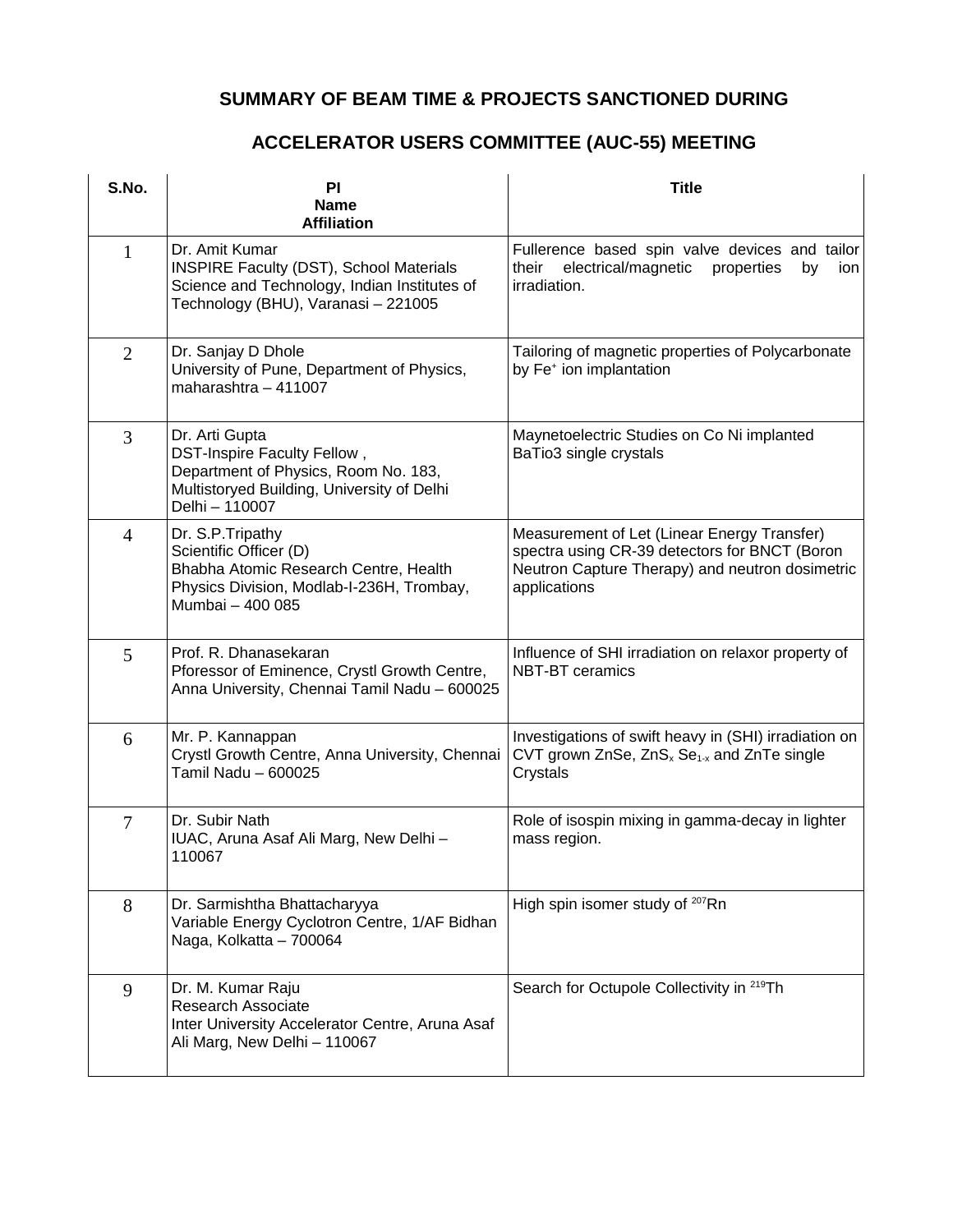| S.No. | PI<br><b>Name</b><br><b>Affiliation</b>                                                                                                                       | <b>Title</b>                                                                                                                                                                                              |
|-------|---------------------------------------------------------------------------------------------------------------------------------------------------------------|-----------------------------------------------------------------------------------------------------------------------------------------------------------------------------------------------------------|
| 10    | Dr. Prakash Manohar Raole<br>Scientist-SF and Head FRMDC Division<br>Institute for Plasma Research,<br>Gandhinagar - 382044                                   | Hydrogen and heavy ion implantation in Tungsten<br>and its alloys for the study of microstructural<br>evolution and its correlation to the fusion relevant<br>transport properties of Hydrogen/Deuterium. |
| 11    | Dr. Rahbar Ali<br>Department of Physics, G.F.(PG) College,<br>Shahjahanpur - 242001                                                                           | Disentangling the incomplete fusion dynamics in<br>heavy ion induced reaction at energies 3-8 MeV/A                                                                                                       |
| 12    | Dr. Sunil Kalkal<br>Assitant Professor, Central University of<br>Punjab,<br>Mansa Road, City Campus Bathinda -<br>151001                                      | Fusion and multi-nucleon transfer reactinos for<br>28Si+76Ge and 30Si+74Ge around the Coulomb<br>barrier.                                                                                                 |
| 13    | Dr. Anagha Chakraborty<br>Assistant Professor, Department of<br>Physics, Krishnath College, P.O.<br>Berhampore, Distt Murshidabad west<br>$b$ angal $-742101$ | Investigation of Vibrational Like High Spin<br>Structure in <sup>45</sup> Ti                                                                                                                              |
| 14    | Dr. S.S.Ghugre<br>Scientist-G, UGC-DAE Consortium for<br>Scientific Research, LB-8 Sector-III<br>Bidhannagar Kolkatta - 700098                                | Nuclear Structure Studies of <sup>64</sup> Cu                                                                                                                                                             |
| 15    | Dr. R. Dhanasekaran<br>Crystal Growth Cetnre,<br>Anna University, Chennai - 600025                                                                            | Enhancement of afterglow of borate based<br>phoshors with swift heavy ion irradiation for long<br>lasting phosphorescence                                                                                 |
| 16    | Dr. Ashish Kumar<br>Research Associated, IUAC, New Delhi -<br>110067                                                                                          | Study of defects in GaN caused by swift heavy ion<br>irradiation usingin-situ DLTS and optical<br>characterization (PL, RAMAN)                                                                            |
| 17    | Dr. Pawan Kumar<br><b>Research Associate</b><br>Inter University Accelerator Centre, Aruna<br>Asaf Ali Marg, New Delhi - 110067                               | Electrical, magnetic andthermopower<br>characterization of swift heavy ion irradiated<br>$La0.225Pr0.40CaO.375MnO3 thin films$                                                                            |
| 18    | Dr.Rakesh Kumar Dwivedi<br>Associate Professor,<br>Jaypee Institute of Information Technology,<br>A-10, Sector-62, Noida-201307                               | Effect of swift heavy ion on microstructure,<br>dielectric, ferroelectric and electronic properties of<br>Sm doped bismuth ferrite.                                                                       |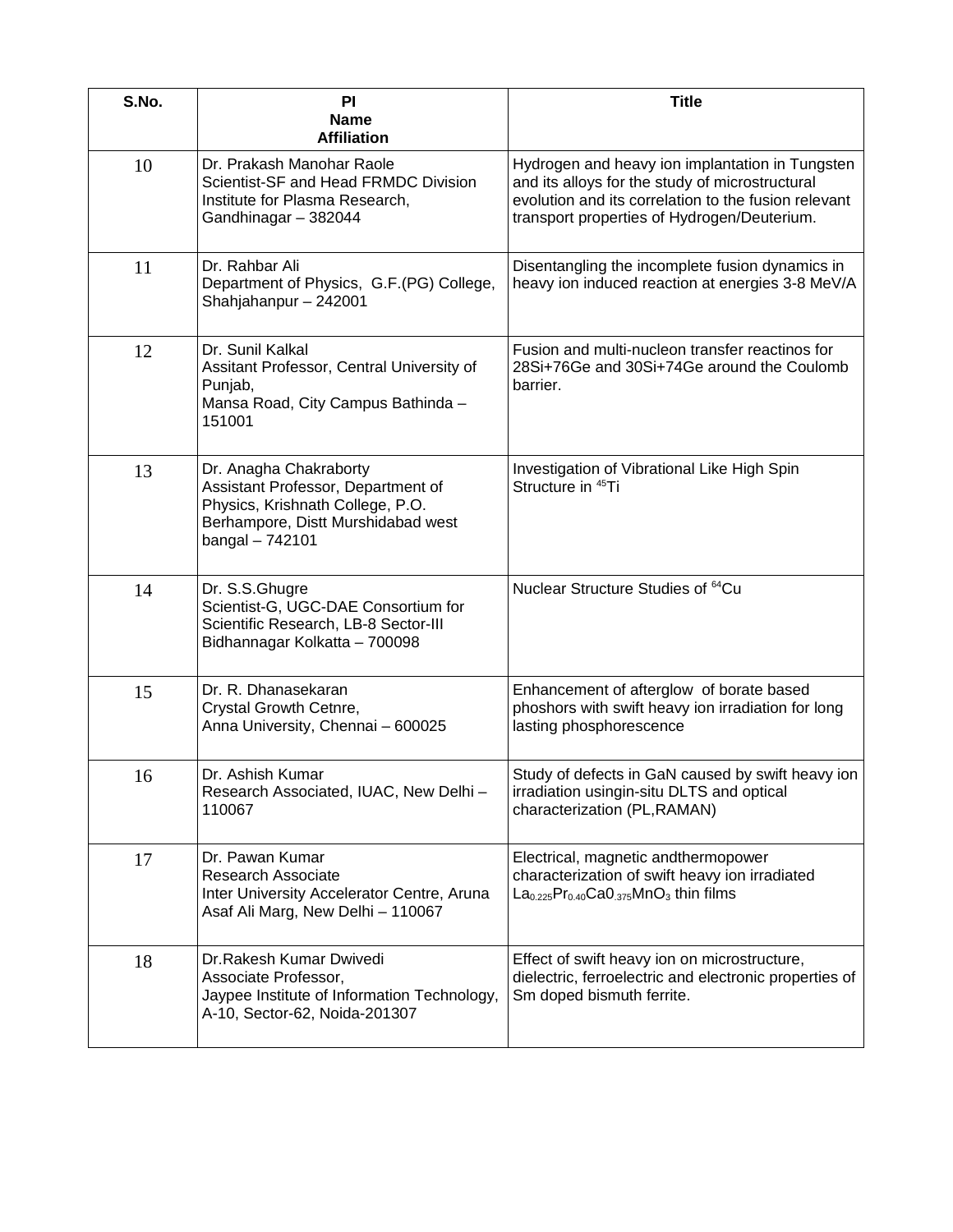| S.No. | PI<br><b>Name</b><br><b>Affiliation</b>                                                                                                                                                   | <b>Title</b>                                                                                                       |
|-------|-------------------------------------------------------------------------------------------------------------------------------------------------------------------------------------------|--------------------------------------------------------------------------------------------------------------------|
| 19    | Dr. Sanjay Kumar Chamoli<br><b>Assistant Professor</b><br>University of Delhi, Department of Physics &<br>Astrophysics, Delhi - 110007                                                    | High Spin Gamma Ray spectroscopy and lifetime<br>measurement in 113In                                              |
| 20    | Dr. Sanjay Kumar Chamoli<br>Department of Physics & Astrophysics<br>University of Delhi (North Campus)                                                                                    | Search for TSD/Wobbling excitation modes in<br>nuclei with A~160                                                   |
| 21    | Mr. Shushant Kumar Singh<br>C/o Dr. Rahul Singhal<br>Department of Physics<br>Malaniya National Institute of Technology<br>(MNIT) Jaipur                                                  | Ion beam irradiation Induced modifications of<br>structural properties of metal-carbon<br>nanocomposite thin films |
| 22    | Mr. Shareef M<br>C/o Dr. E.Prasad, Department of Physics,<br>School of mathematical and physical science,<br>Central University of Karela, Padanakad (P.O),<br>Kasaragod, Kerala - 671328 | Exploring heavy-ion fussion-fission dynamics<br>around Coulomb barrier using Neutron multiplicity<br>measurements  |
| 23    | Mr. Tanmoy Roy<br>C/o Dr. Gopal Mukherjee, Scientific Officer (E),<br>Physics Group VECC, Homi Bhabha Natinoal<br>Institute, 1/AF Bidhan Nagar, Kolkatta - 700064                         | Study of high spin states and isomers in nuclei<br>near Z=82                                                       |
| 24    | Mr. Avinash Chand Yadav<br>C/o Prof. Avinash Chandra Pandey<br>Nanotechnology Application Centre, Science<br>Faculty, University of Allahabad, Allahabad -<br>211 002                     | Swift heavy lons Induced Modifications of Organic<br>Molecular Films*                                              |
| 25    | Mr. Abhirup Chaudhuri<br>C/o Dr. Tilak Kumar Ghosh<br>Varaiable Energy Cyclotron Centre, 1/AF,<br>Bidhnnagar, Kolkatta - 700 064                                                          | Dynamics of fusion-fission reactions near the<br>Coulomb barrier                                                   |
| 26    | Mr. Rajesh KK<br>C/o Dr. M.M.Musthafa<br>Department of Physics, University of Calicut                                                                                                     | Analysis of Nuclear Reactins Induced by Heavy<br>Ions in the Mass Region A200                                      |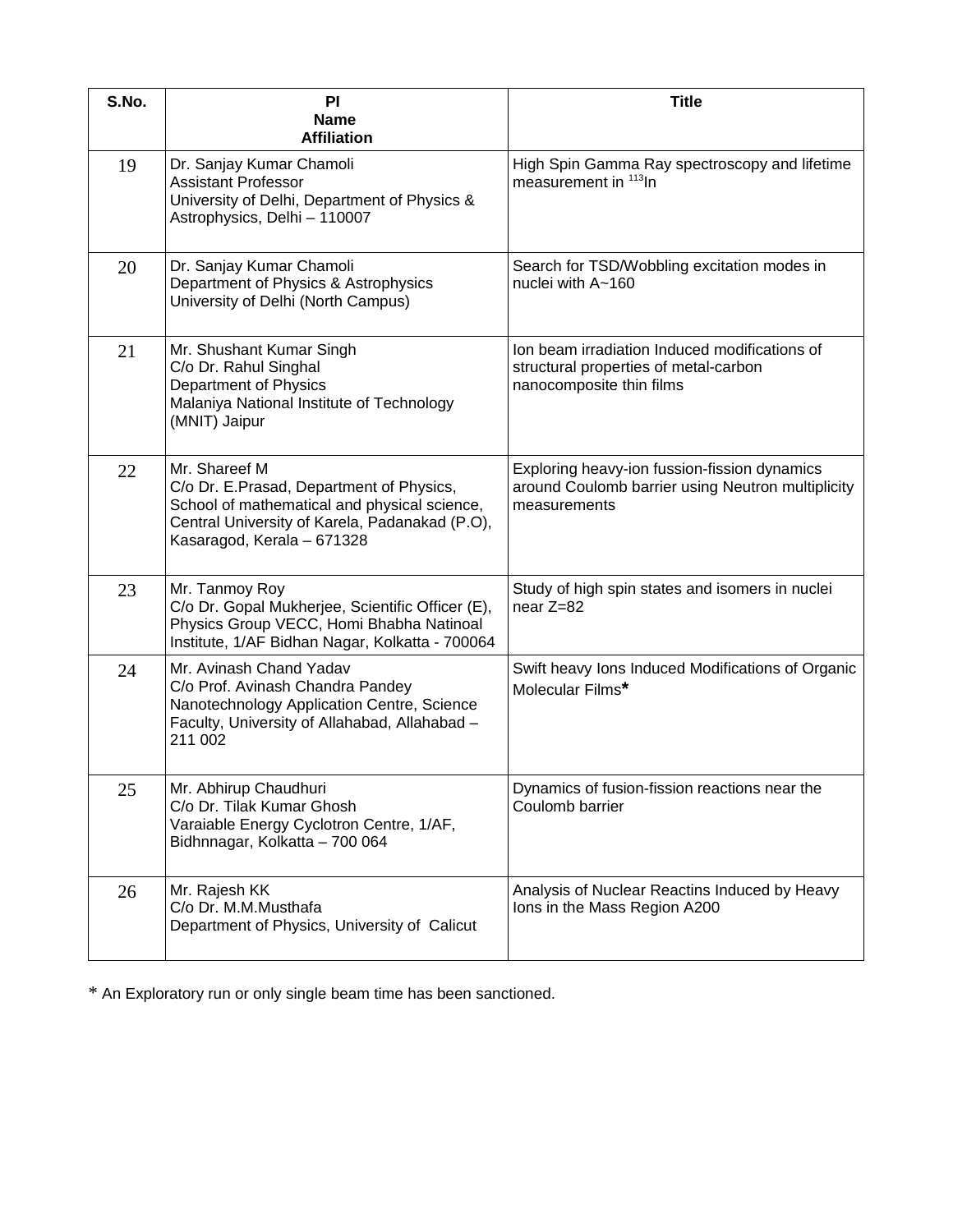| S.No. | PI<br><b>Name</b><br><b>Affiliation</b>                                                                                                                     | <b>Title</b>                                                                                                                                                                               |
|-------|-------------------------------------------------------------------------------------------------------------------------------------------------------------|--------------------------------------------------------------------------------------------------------------------------------------------------------------------------------------------|
| 27    | Mr. Sabhir Ahmad Kumar<br>C/o Prof. Mohd. Zulfequar<br>Department of Physics, Jamia Millia Islamia (A<br>Central University) New Delhi - 110025             | Effect of Laser and Swift Heavy Ions Irradiation on<br>Compound Semiconductors*                                                                                                            |
| 28    | Mr. Shivaramu.N.J<br>C/o Dr. B.N.Lakshminarasappa<br>Department of Physics, Bangalore University,<br>Bangalore - 560056, Karnataka                          | Ionoluminescence studies of nanocrystalline<br>oxides                                                                                                                                      |
| 29    | Ms. Manju Bala<br>C/o Dr. K.Asokan<br>Inter-University Accelerator Centre, Aruna Asaf<br>Ali Marg, New Delhi - 110067                                       | Synthesis and Characterization of thermoelectric<br>materials by Ion beam mixing                                                                                                           |
| 30    | Mr. Tathagata Banerjee<br>C/o Dr. P.Sugnthan<br>Inter university accelerator Centre, Aruna Asaf<br>Ali Marg, New Delhi - 110067                             | Systematic study of $P_{CN}$ in the pre-actinides                                                                                                                                          |
| 31    | Ms. Deepawali Arora<br>C/o Dr. D.P.Singh<br>Department of Physics, GNDU, Amritsar                                                                           | Investigations of SHI irradiation induced effects in<br>Structural and Opto-electronie properties of Some<br>Rare-Earth doped ZnO films*                                                   |
| 32    | Mr. Himanshu Kumar Singh<br>C/o Prof. (Mrs.) Pragya Das<br>Department of Physics, Indian Institute of<br>Technology Bombay -76                              | Spectroscopic Study of nuclear high-spin states of<br>odd-odd                                                                                                                              |
| 33    | Mr. Vantari Siva<br>C/o Dr. Pratap Kumar Sahoo, School of<br>Physical Sciences, National Institute of Science<br>Education and research, Bhubnaeswar-751005 | Synthesis of novel phase by ion beam mixing to<br>observe coexistence of ferromagnetism and<br>superconductivity in Ni/Bi bi-metallic system.                                              |
| 34    | Mr. Mukesh Rawat<br>C/o Prof. R.C.Ramola<br>Department of Physics, H.N.B.G. University,<br><b>Tehri Garwal</b>                                              | Synthesis of lanthanides doped ZrO2-Polymer<br>nanocomposites thin film for the modifications in<br>their structural, optical and dielectric properties by<br>swift heavy ion irradiation* |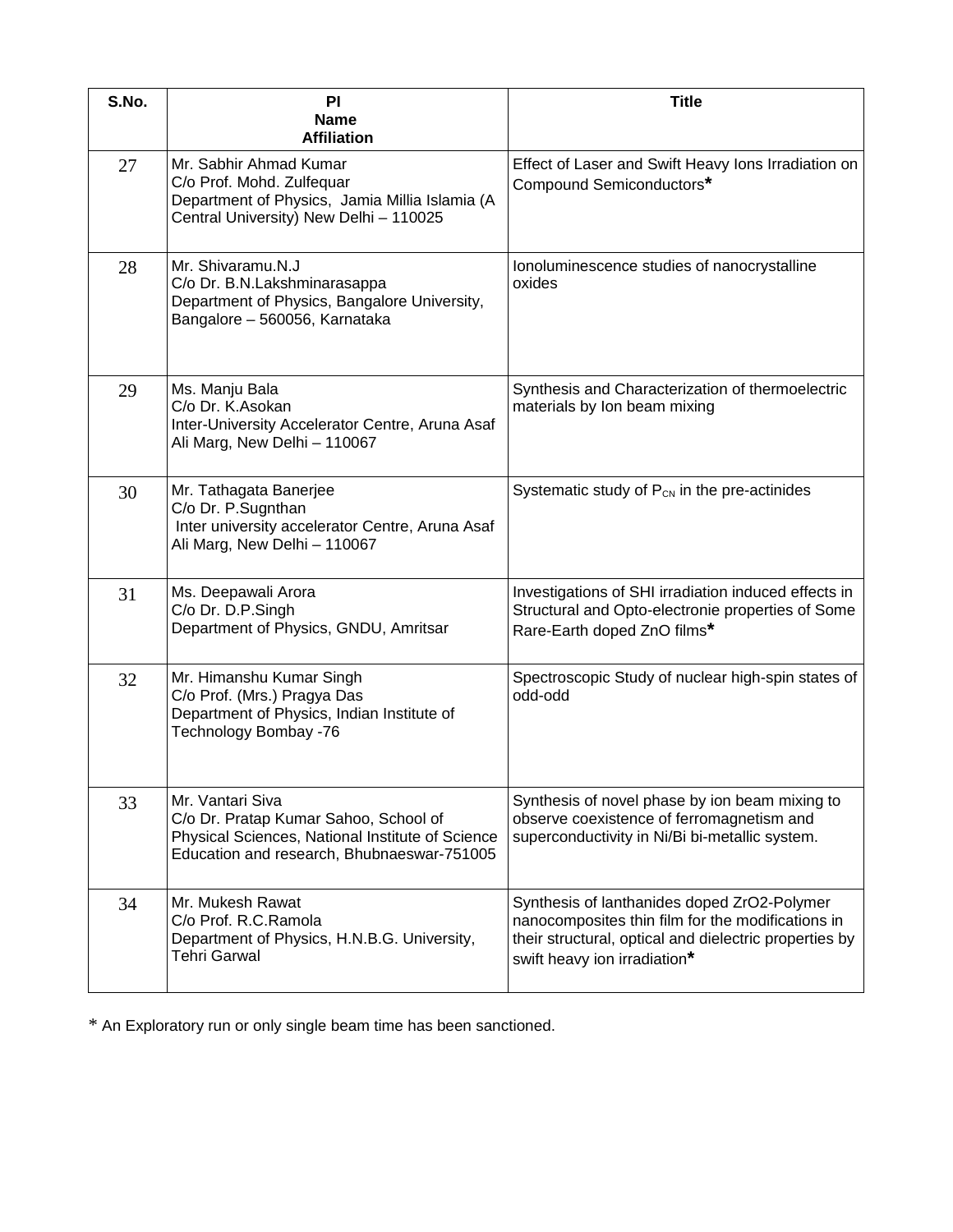| S.No. | PI<br><b>Name</b><br><b>Affiliation</b>                                                                                                        | <b>Title</b>                                                                                                                            |
|-------|------------------------------------------------------------------------------------------------------------------------------------------------|-----------------------------------------------------------------------------------------------------------------------------------------|
| 35    | Ms. Madhu Lata Bharti<br>C/o Dr. Veena Joshi<br>Associate Professor, Chemistry, H.N.B.<br>Garhwal University, Srinagar, Uttarakhand,           | Swift heavy ion induced modification of carbon<br>nanotube polymer matrix                                                               |
| 36    | Mr. Jasabanta Sekhar Hansdah<br>C/o Dr. P.M. Sarun<br>Department of Applied Physics, Indian<br>School of Mines, Dhanbad, Jharkhand -<br>826004 | Studies on flux pinning properties of MgB <sub>2</sub><br>superconductor by selective chemical doping and<br>ion irradiation.           |
| 37    | Mr. Anand Kumar<br>C/o Dr Manish Kumar<br>Assistant Professor, Department of<br>Physics, Kurukshetra University,<br>Kurukshetra                | Ion irradiation effects on electronic, magnetic and<br>optical properties of TiO <sub>2</sub> based Diluted Magnetic<br>Semiconducotors |
| 38    | Mr. Bilal Ahmad Bhat<br>C/o Dr. G.R.khan<br>Department of Physics, NIT, Srinagar,<br>Hazratbal -190006                                         | Effect of Irradiation oon semiconductor-to-metal<br>transition temperature of vanadium dioxide thin<br>films*                           |
| 39    | Prof. Ushasi Datta Pramanik<br>Nuclear Physics Division, Saha Institute of<br>Nuclear. Physics, 1/AF Bidhanagar,<br>Kolkatta - 64              | Systematic study of evaporatin of the compound<br>nuclei away from stability                                                            |
| 40    | Dr. Sudipta Bandyopadhyay<br><b>Department of Physics</b><br>University of Calcutta,<br>92, A.P.C. Road, Kolkatta west Bangal -<br>700009      | Defect Correlated magnetic Properties of Ion<br>Irradiated Fe and Ni Doped ZnO thin films                                               |
| 41    | Dr. Kanwarjit Singh<br>Department of Physics, Guru Nanak Dev<br>University, Amritsar Punjab - 143005                                           | Ion beam irradiated glasses as non-conventional<br>transparent gamma ray shields*                                                       |
| 42    | Dr. Mahendra D. Shirsat<br>Department of Physics<br>Dr. Babasaheb Ambedkar Marathwada<br>University, Aurangabad - 431001                       | Effects of SHI irradiation on SWNTs/Organic<br>Conducting Polymer (OCP) Nanocomposites:<br>Sensitive Detectin of Heavy Metal Ions       |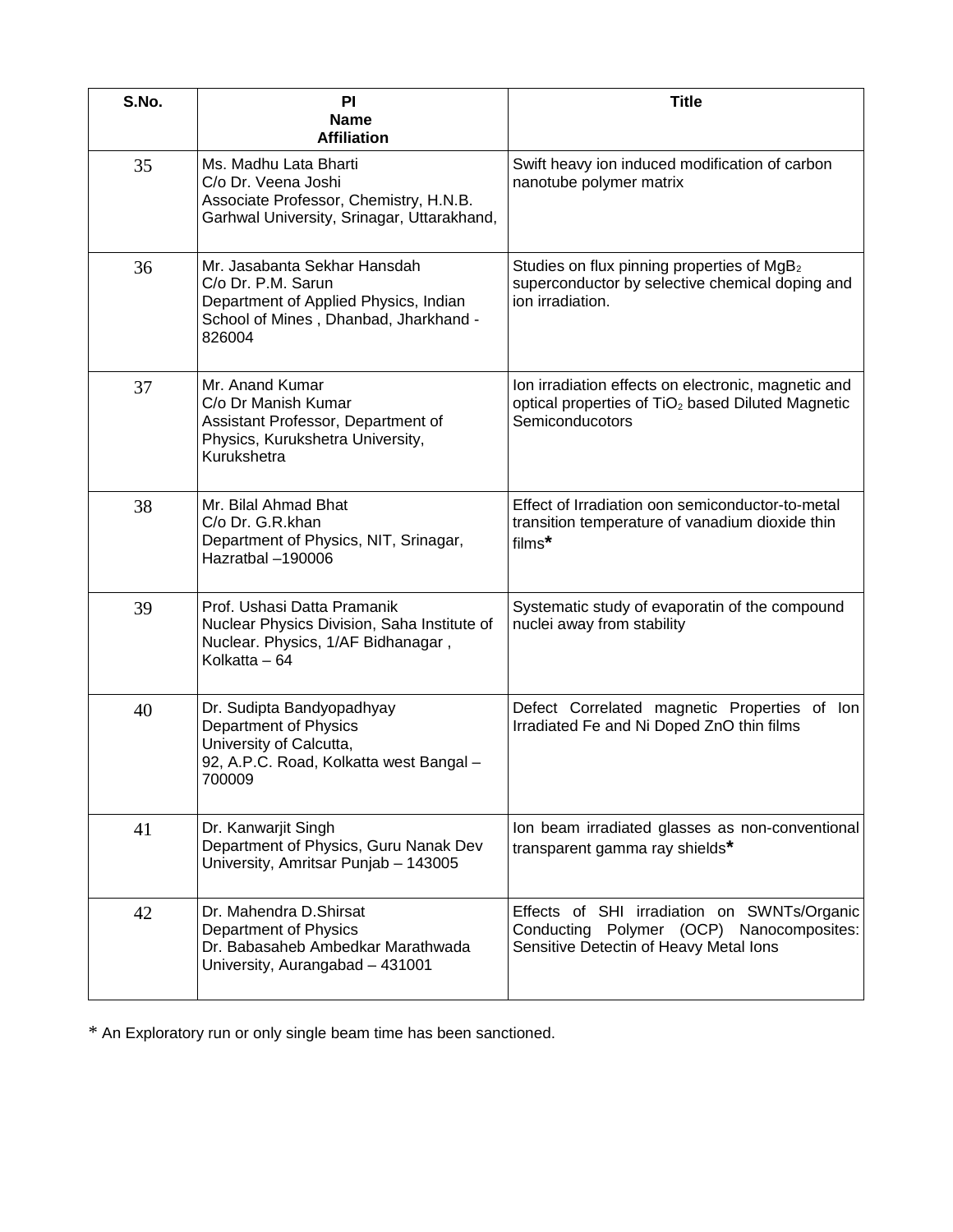| S.No. | PI<br><b>Name</b><br><b>Affiliation</b>                                                                                                                                                    | <b>Title</b>                                                                                                                                           |
|-------|--------------------------------------------------------------------------------------------------------------------------------------------------------------------------------------------|--------------------------------------------------------------------------------------------------------------------------------------------------------|
| 43    | Dr. P.P. Sahay<br>Department of Physics, Motilal Nehru<br>National Institute of Technology, Allahabad<br>$-211004$                                                                         | Swift Heavy ion irradiation induced modification in<br>structural, optical and gas sensing behaviour of<br>ZnO-SnO <sub>2</sub> based composites*      |
| 44    | Dr. Praveen D<br><b>Assistant Professor</b><br>Amrita School of Engineering, Amirta<br>Vishwa Vidyapeetham, Kasavanahalli,<br>Carmelram Post, Bangalore - 560035                           | Ion Irradiation Effect ion Dye sensitezed solar<br>cells*                                                                                              |
| 45    | Dr. Anil Vithal Ghule<br>Department of Nanotechnology<br>Dr. Babasaheb Ambedkar Marathwada<br>University, Aurangabad - 431004                                                              | Engineering of Biosynthesized SnO <sub>2</sub> nanoparticle<br>thin films via swift heay ion (SHI) $Ag_{+}$ irradiation<br>for gas sensor application* |
| 46    | Dr. Dillip K Pradhan<br>Assistant Professor, Department of<br>Physics, National Institute of Technology,<br>Rourkela odisha - 769008                                                       | irradiated<br>ferroelectronic-<br>Swift<br>heavy<br>ion<br>Ceramics-Polymer Nanocomposites for power<br>Nano-electronics.                              |
| 47    | Dr. N.L.Singh<br>M.S.University of Baroda, Vadodara<br>-390002 Gujrat                                                                                                                      | Effect of break up on fission/fusion cross sections<br>and fission anisotrophy in $6.7$ Li induced reactions<br>with fissile targets                   |
| 48    | Dr. J.Kumar<br>Crystal Growth Centre, Anna University,<br>Chennai - 25                                                                                                                     | Investigation of Swift heavy ion irradiation on<br>PZN-PT thin films                                                                                   |
| 49    | Dr. Tarkeshwar Trivedi<br>Department of Pure & Applied Physics,<br>Guru Ghasidas Vishwavidyalaya, Koni,<br>Bilaspur - 495009                                                               | Systematic<br>of<br>Investigations<br>Octupole<br>Correlations in 150-153 Eu N=87-90 Nuclei                                                            |
| 50    | Dr. S.K.Singh<br>Associate Professor, Department of<br>Geology,<br>Delhi University, New Delhi - 110067                                                                                    | Estimation of erosin rate in the Yamuna River<br>basin, NW Himalya                                                                                     |
| 51    | Dr. Pawan K. Diwan<br><b>Assistant Professor</b><br>Department of Applied Science<br>University Institute of Engineering and<br>Technology (UIET), Kurukshetra University,<br>Kurukshetra, | Higher Order Moments in Energy loss Distribution<br>of Swift Heavy Ions on Metallic Foils.                                                             |